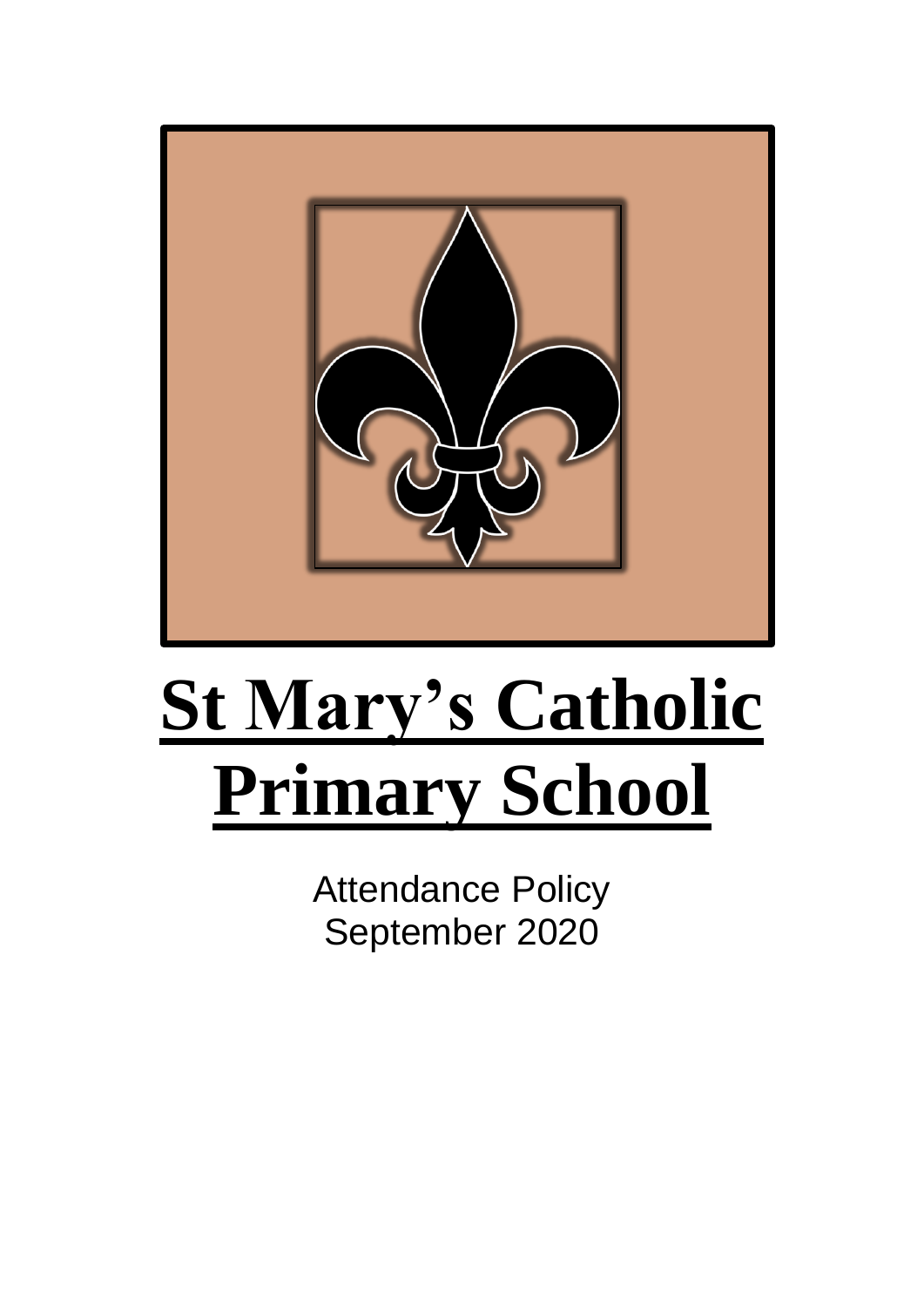## **Philosophy**

St Mary's Catholic Primary school is committed to providing a full and efficient educational experience to all pupils. We believe that, if pupils are to benefit from education, punctuality and good attendance is crucial. As a school, we will organise and do all we can to ensure maximum attendance for all pupils. Any problems that impede punctuality and regular attendance will be identified and addressed as speedily as possible.

It is the policy of our school to celebrate achievement. Attendance is a critical factor to a productive and successful school career. Our school will actively promote and encourage 100 per cent attendance for all our pupils.

Our school will give a high priority to conveying to parents and pupils the importance of regular and punctual attendance. We recognise that parents have a vital role to play and there is a need to establish strong home-school links and communication systems that can be utilised whenever there is concern about attendance.

If there are problems which affect a pupil's attendance we will investigate, identify and work in partnership with parents and pupils to resolve those problems as quickly and efficiently as possible. We will adopt a clearly focused approach aimed at returning the pupil to full attendance and consistent punctuality at all times.

## **Principles**

The school will:

- ensure that all staff are aware of the registration procedures and receive in-service training on registration regulations and associated education law,
- complete registers accurately at the beginning of each morning and during the afternoon session,
- stress to parents/carers the importance of contacting staff early on the first day of absence,
- display attendance rates around the school and reward good and improved attendance of all pupils,
- promote positive staff attitudes to pupils returning after absence,
- consult with all members of the school community and the Attendance Support Team in developing and maintaining the whole-school attendance policy,
- ensure regular evaluation of attendance procedures by senior managers and the school governors,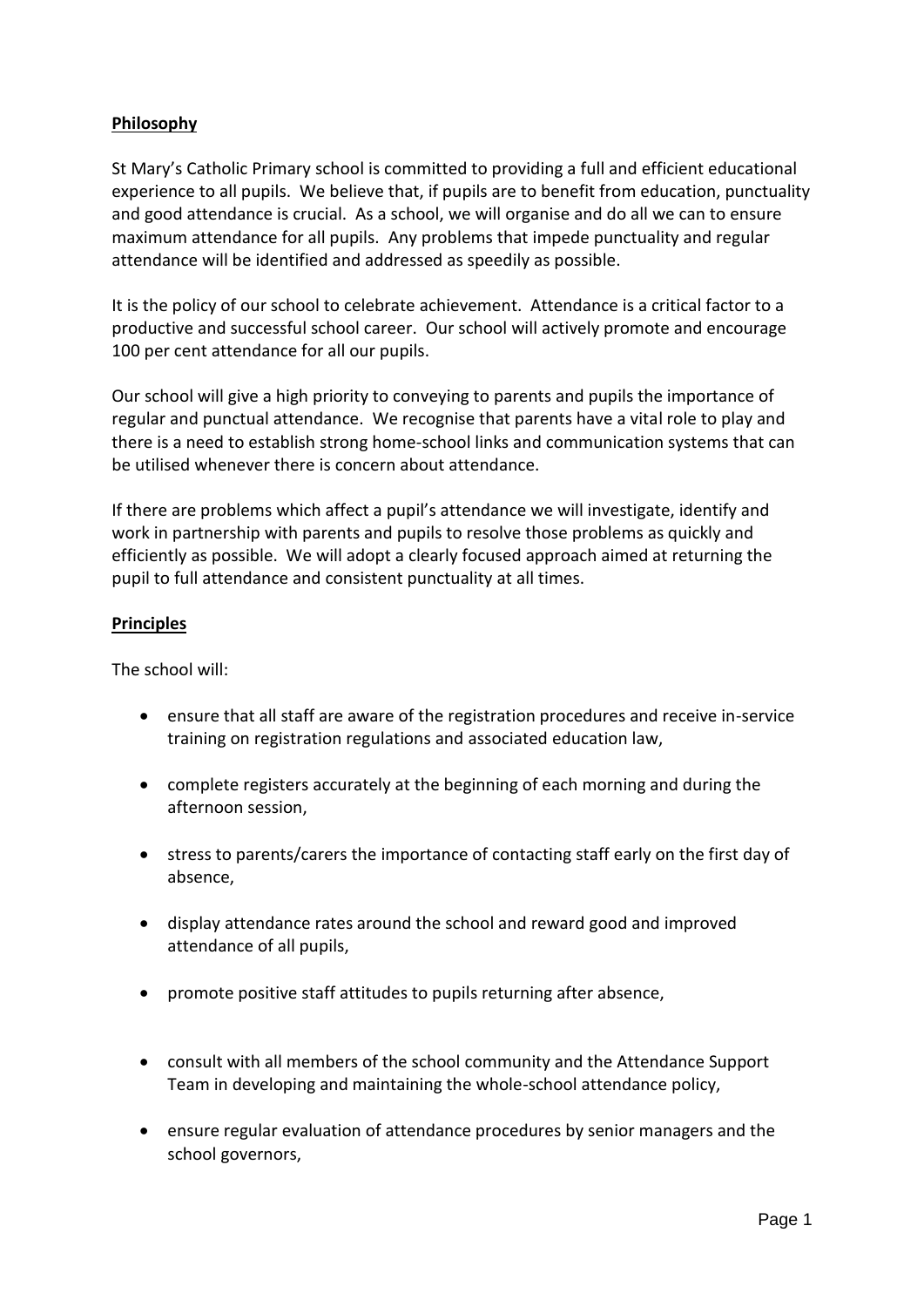- send newsletters to parents and pupils informing them of attendance rates and related issues, additionally update school website with any attendance related issues as required.
- work towards ensuring that all pupils feel supported and valued. We will send a clear message that, if a pupil is absent, she/he will be missed,
- have in place procedures which allow absentees to catch up on missed work without disrupting the learning of other class members.
- take responsibility for Children not Receiving Education (CNRE), so that school are in regular contact with the pupil and parent, ensuring the pupils safety, working together so that the pupil can resume full time education.
- monitor and regularly review those pupils subject to a modified timetable, ensuring it is a short term intervention and have a clear plan for reintegration back into full time attendance at school.

#### **Procedures**

If no contact is received from the parents/carers of an absent pupil on the first morning of absence we will:

- follow 'first day contact' procedures and contact the parent by telephone or if the parent is unavailable leave a message requesting urgent contact.
- consider sending a letter if an explanation has still not been received after three days of unexplained absence or send a School Attendance Letter (SAL). If there are particular concerns regarding the absence a home visit should be considered to assess the well being of the child/family.
- refer to the school's nominated attendance person (NAP) Suzanne Evans to follow up absence if no response is received after 5 days of absence and refer to the family social worker or to 'Family Connect' if there are additional concerns regarding the family and no contact can be made with the parent.
- where there are safeguarding or similar concerns regarding the pupil/family, additional services should be contacted immediately if the school is unable to make contact with the family. (e.g social care, strengthening familes)
- invite the parents into school for an 'Attendance Concern Meeting' (ACM) after a maximum of 10 days absence, unless other action is planned. This meeting should include a senior member of staff, parent, pupil and the NAP/EWO. The aim of this meeting will be to identify and resolve the difficulties which are preventing the pupil from attending school. The parents/carers will be made aware of the legal requirements regarding school attendance,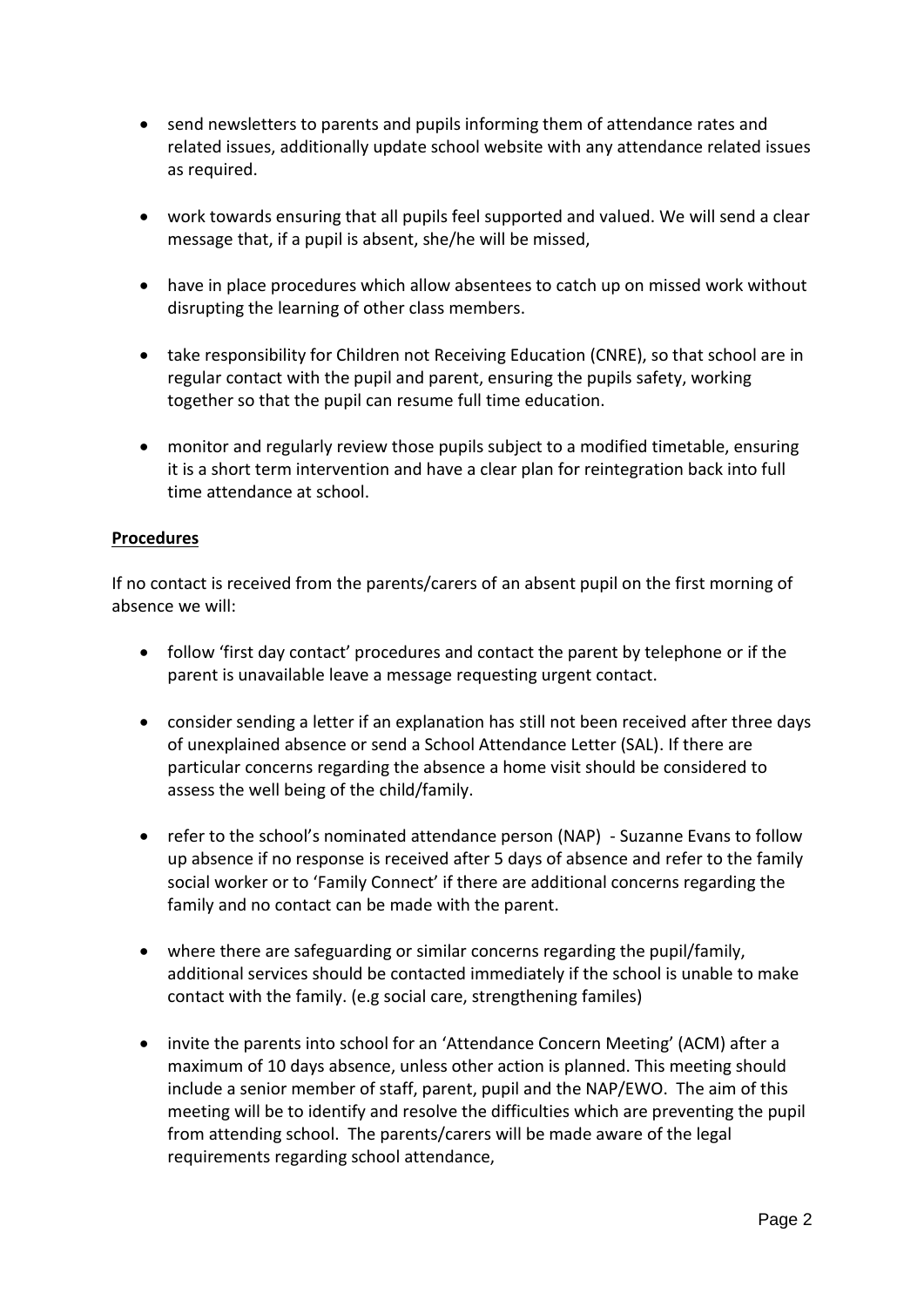- support the pupil's re-integration where a pupil is returning to school after an absence of longer than two weeks. In the event of a pupil returning after a longterm absence then an 'Reintegration Programme' will be implemented. The plan should include all members of the school staff and will be designed to be as supportive of the pupils needs as possible
- provide Early Help advice and support to the family, undertaking an Early Help Assessment if appropriate and make a referral to Strengthening Families if it is felt the family would benefit from additional support.
- Contact *Family Connect 01952 385385* for further guidance on available support.

# **In order to ensure the success of this policy every member of the school staff will make attendance a priority and convey to the pupils the importance of their education.**

## **Performance**

It is important to set realistic targets for both attendance and persistent absence; these targets will be set during the Autumn term of each academic year, in consultation with the Governing Body. The Governing Body must approve the school target for attendance to be set for the following academic year and will be recorded in the governing body minutes. Ideally the target should be sent to the Attendance Support Team by the end of the Autumn Term at the latest. In compiling an Action Plan, the school will look at those interventions which have been successful as part of the evaluation process.

When evaluating success the school will consider the impact of the work on school attendance by whether or not:

- Attendance has improved
- Persistent absence has reduced
- Punctuality has improved
- Parental response to absence has improved
- Re-integration plans, where implemented, have been successful
- There are specific key groups where a targeted approach is appropriate to raise attendance, e.g children in receipt of pupil premium
- The school has been successful in raising the profile of attendance both within the school, governing body and the local community
- Pupils are fully aware of the importance of punctuality and regular attendance and the attendance procedures operating within school
- Attendance issues have been included as topics in school assemblies, Personal and Social Education (PHSE) lessons, or as a theme for any other lessons